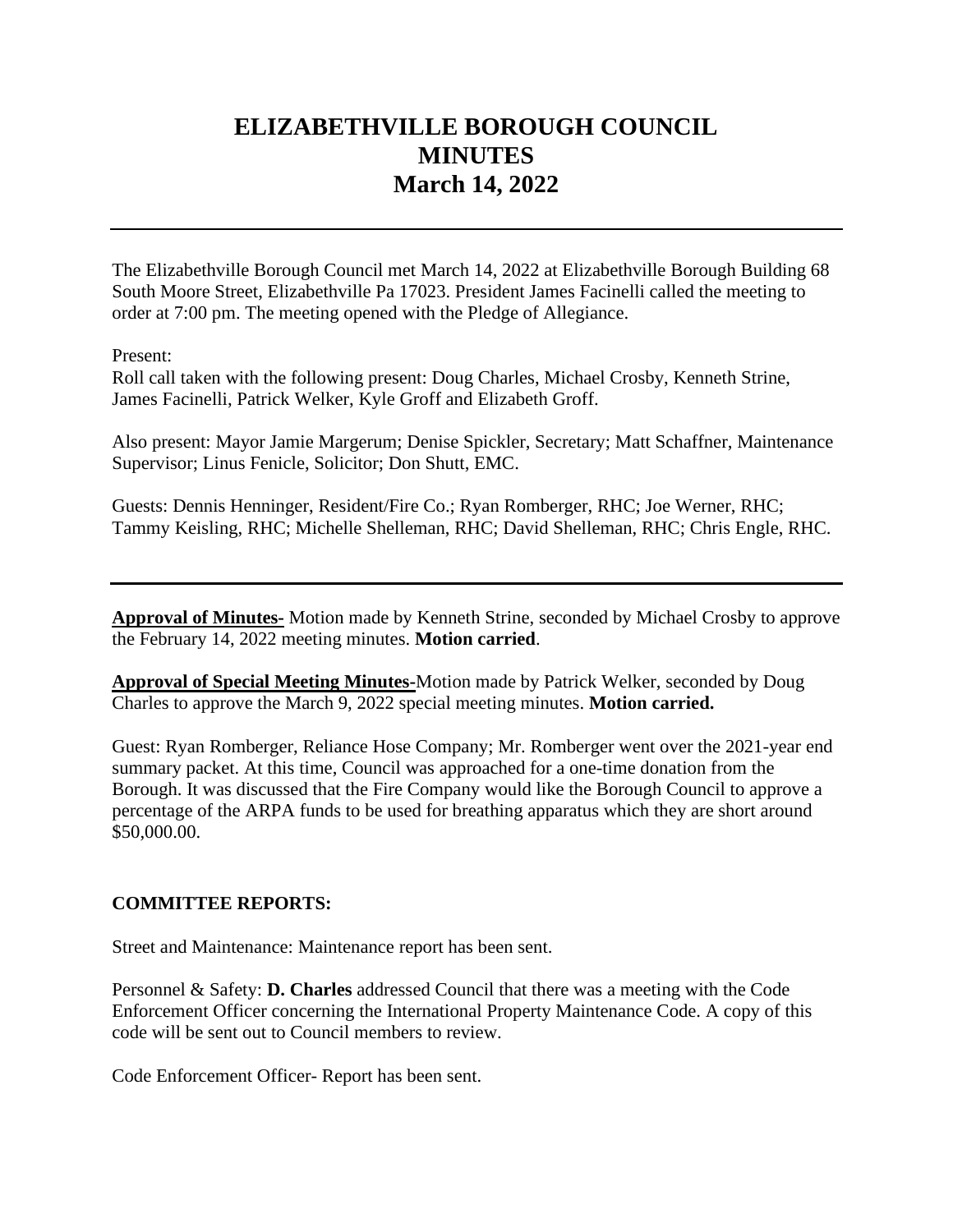Building, Lighting & Grounds- **M. Crosby** no report.

Water, Sewage & Refuse- **P. Welker** will meet with the Elizabethville Authority to discuss Clean-up Day for May 7, 2022.

Planning & Development- **J. Facinelli** nothing to report.

Budget & Finance- **K. Groff** nothing to report.

Parks & Rec- **E. Groff** no report.

Insurance- **K. Strine** nothing to report.

IT- **J. Margerum** reported that she had a conversation with Bonnie Kent from Northern Dauphin Human Services, she would like to sit down to meet to discuss the many different programs available.

COG- no report

Mayors Report-**J. Margerum** nothing to report.

Solicitor Report- **L. Fenicle** stated business is covered in Unfinished Business.

EMC Report- D. Shutt addressed Council that ARPA funds can also be used for purchase of radios.

**Declaration Of Disaster Emergency-** Motion made by Michael Crosby, seconded by Kenneth Strine to sign the Declaration of Disaster Emergency. **Motion carried.**

Engineer Report-

#### **UNFINISHED BUSINESS:**

**Pension Proposal-** Motion made by Doug Charles, seconded by Kyle Groff to approve the pension proposal to the three employees under the understanding that all will have to agree and sign agreement or it will not move forward. **Motion carried.**

**No Truck Traffic on Church Street-** Motion made by Kenneth Strine, seconded by Patrick Welker to have Kyle Groff talk to the business owners that would be affected by the no truck traffic signs on Church Street. **Motion carried.**

#### **NEW BUSINESS:**

**Grosser Excavating estimate for Birch Street-** Motion made by Kenneth Strine, seconded by Kyle Groff to accept the estimate in the amount of ten thousand four hundred ninety-nine dollars and forty-three cents (\$10,499.43) from Grosser Excavating Inc. **Motion carried.**